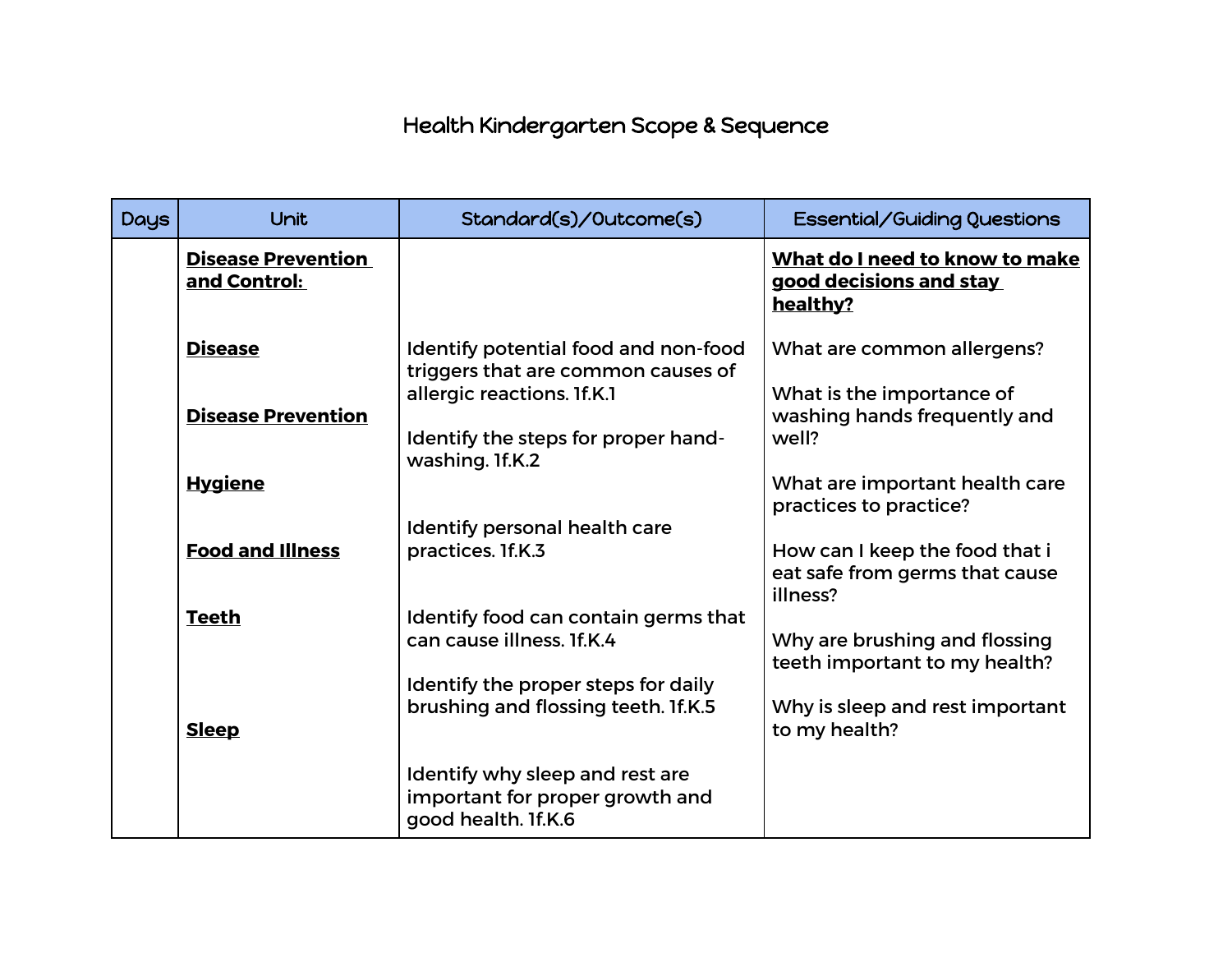| <b>Mental and</b><br><b>Emotional Health:</b> |                                                                                                                | <b>Mental and Emotional Health</b><br><b>Unit Essential Questions:</b>             |
|-----------------------------------------------|----------------------------------------------------------------------------------------------------------------|------------------------------------------------------------------------------------|
| <b>Emotions</b>                               | Identify appropriate ways to express<br>emotions. 1a.K.1                                                       | How can I express my emotions<br>in safe ways?                                     |
|                                               | Identify big or strong emotions and<br>safe and unsafe ways of expressing                                      | What are my personal strengths?                                                    |
|                                               | one's emotions, 1a.K.2                                                                                         | How am I unique/special?                                                           |
| <b>Self and Social</b><br><b>Awareness</b>    | Demonstrate awareness of personal<br>emotions and how they may be the<br>same or different from others, 1a.K.3 | Who are the trusted adults in my<br>life that I can go to for help and<br>support? |
|                                               | Recognize the feelings of another<br>child and how to respond in a<br>healthy way. la.K.4                      |                                                                                    |
|                                               | Identify personal strengths. 1a.K.5                                                                            |                                                                                    |
|                                               | Identify a variety of relationships.<br>1a.K.6                                                                 |                                                                                    |
| <b>Relationships</b>                          |                                                                                                                |                                                                                    |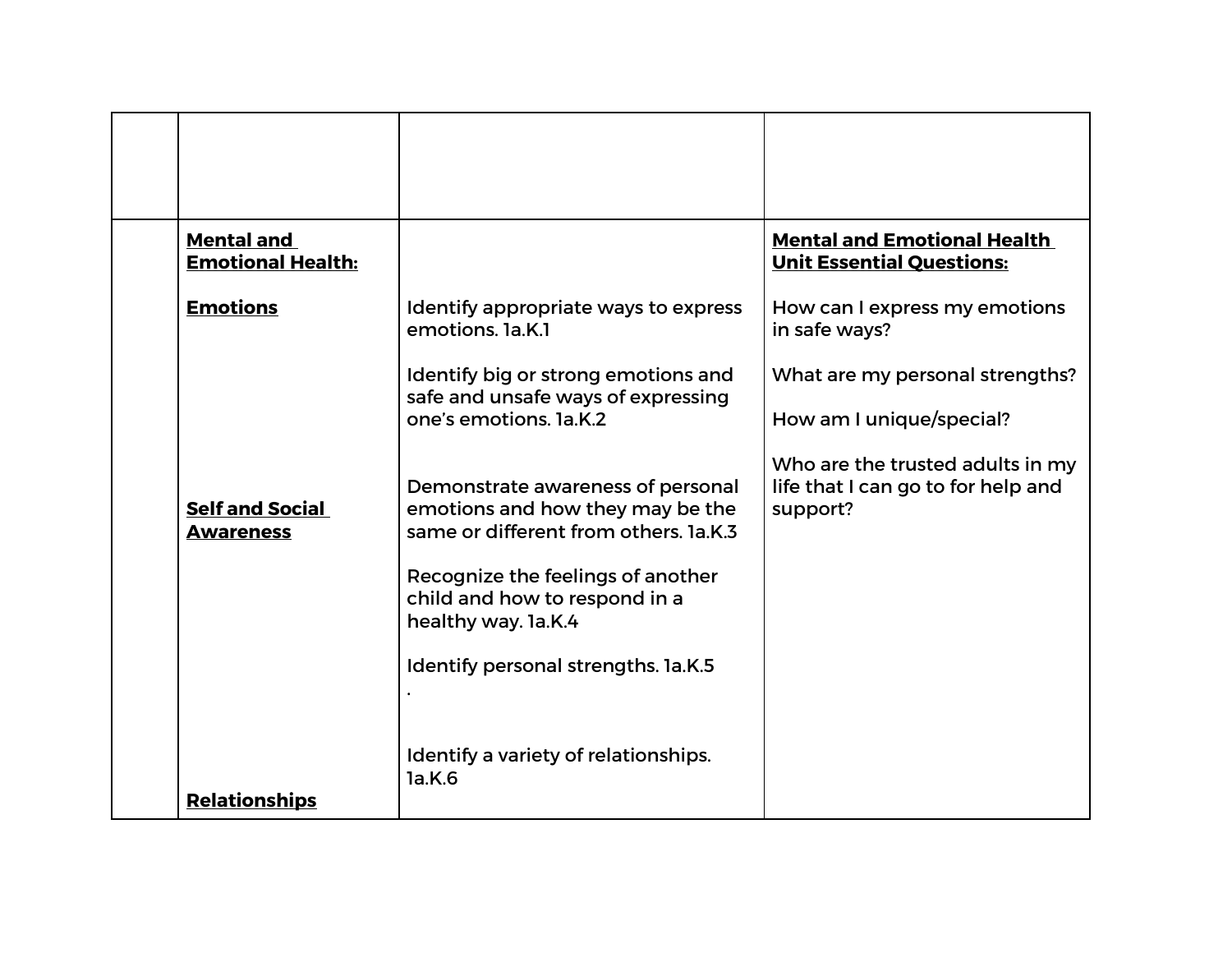| Teasing, bullying,<br>and harassment<br><b>Trusted Adult</b>                                | Identify the benefits of people's<br>uniqueness. la.K.7<br>Identify the importance of talking<br>with parents and other trusted adults<br>about emotions. Ia.K.8                                                                                    |                                                                                                                                                                                                                                                                                                                   |
|---------------------------------------------------------------------------------------------|-----------------------------------------------------------------------------------------------------------------------------------------------------------------------------------------------------------------------------------------------------|-------------------------------------------------------------------------------------------------------------------------------------------------------------------------------------------------------------------------------------------------------------------------------------------------------------------|
| <b>Substance Abuse</b><br><b>Prevention</b><br><b>Medicine</b><br><b>Household Products</b> | Define medicine, 1b.K.1<br>Identify school rules about use of<br>medicine. 1b.K.2<br>Recognize that medicine can be<br>harmful if used incorrectly. 1b.K.3<br>Identify products that can be harmful<br>if inhaled, absorbed, or ingested.<br>1b.K.4 | <b>Substance Abuse Prevention</b><br><b>Unit Essential Questions:</b><br>What are school and family rules<br>about medicine safety?<br>Why do I need to be careful with<br>medicine?<br>How can I keep my body safe<br>when around medicine?<br>How can I keep my body safe<br>when around household<br>products? |
| <b>Healthy Eating:</b><br><b>Nutritious Foods and</b>                                       | Identify the benefits of drinking                                                                                                                                                                                                                   | <b>Healthy Eating Unit Essential</b><br><b>Ouestions:</b>                                                                                                                                                                                                                                                         |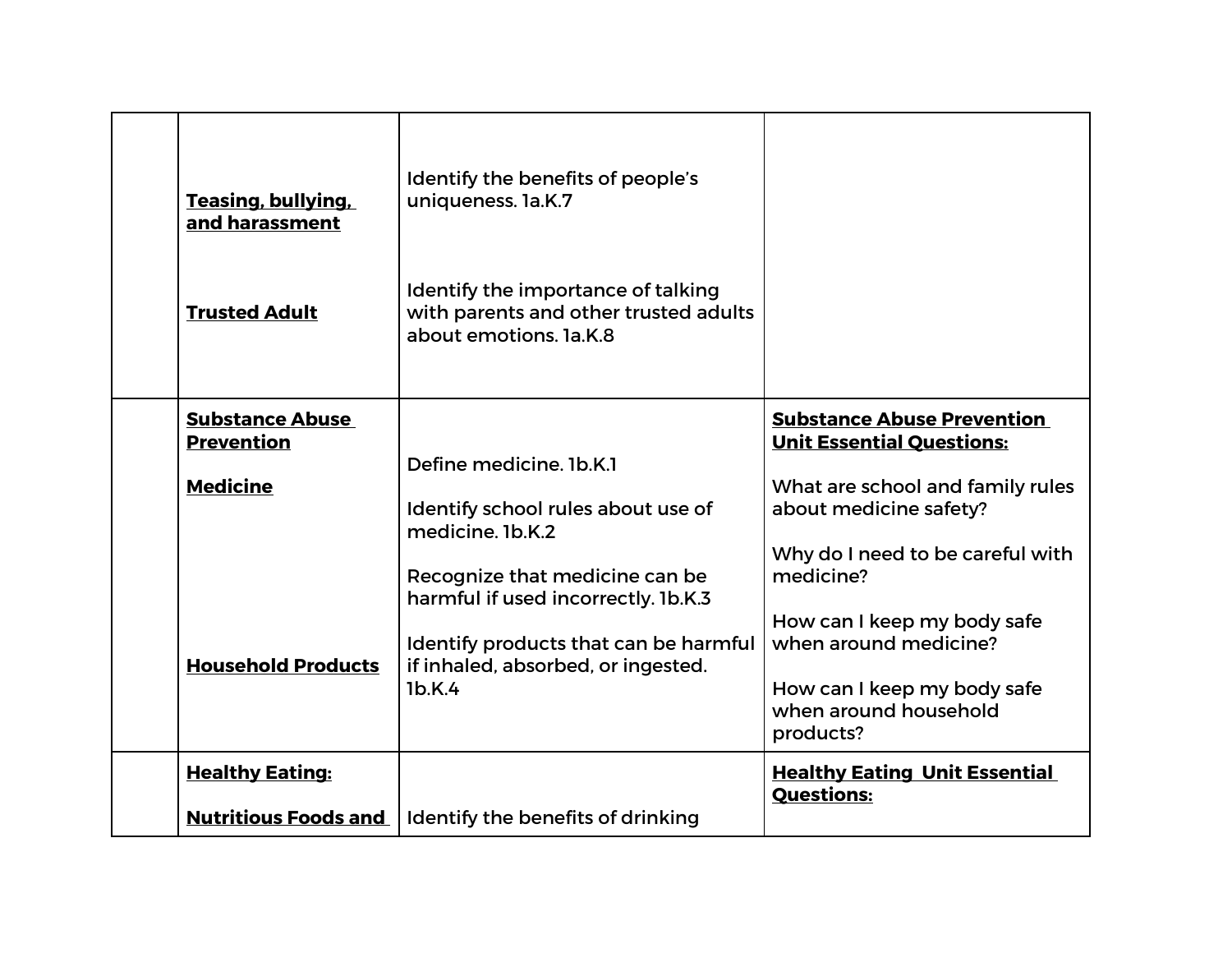| <b>Beverages</b>                                 | water, le.K.1                                                                                                                                                                                                                                                      | What are the benefits or drinking<br>water?                                                                                                                                             |
|--------------------------------------------------|--------------------------------------------------------------------------------------------------------------------------------------------------------------------------------------------------------------------------------------------------------------------|-----------------------------------------------------------------------------------------------------------------------------------------------------------------------------------------|
| <b>Eating Patterns</b>                           | Identify the benefits of trying new<br>foods. le.K.2<br>Identify a variety of nutritious foods<br>and beverages and recognize that<br>foods are categorized into groups.<br>le.K.3 (My Plate)<br>Describe body signals that a person is<br>hungry and full. 1e.K.4 | What are the benefits of trying<br>new foods?<br>How can foods and beverages<br>impact my body?<br>Why is it important to eat a<br>variety of foods?<br>What are the basic food groups? |
| <b>Moderation and "all</b><br>foods fit"         | Explain how food affects the body.<br>1e.K.5<br>Recognize that eating in regular<br>increments helps a person's body.<br>1e.K.6                                                                                                                                    |                                                                                                                                                                                         |
| <b>Safety and Violence</b><br><b>Prevention:</b> |                                                                                                                                                                                                                                                                    | <b>Safety and Violence Prevention</b><br><b>Unit Essential Questions:</b>                                                                                                               |
| <b>Physical Safety</b>                           | Explain what do if someone is injured                                                                                                                                                                                                                              |                                                                                                                                                                                         |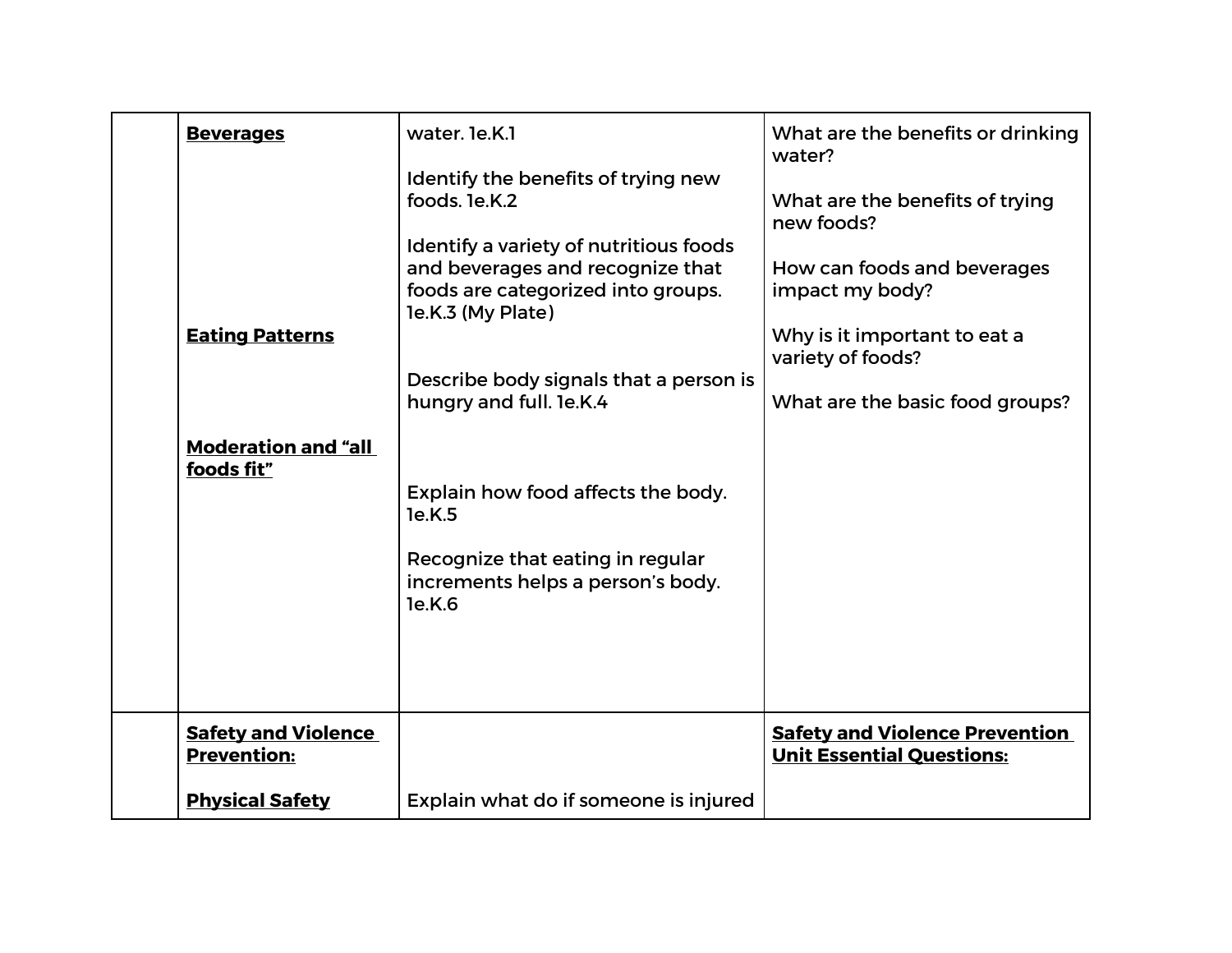|                                       | or suddenly ill and how to call 911.<br>1d.K.1                                                            | How and where can I seek help?                                  |
|---------------------------------------|-----------------------------------------------------------------------------------------------------------|-----------------------------------------------------------------|
|                                       | Identify the proper safety for<br>activities including biking,<br>skateboarding, and riding in a car.     | What can I do in an emergency<br>situation to keep myself safe? |
|                                       | 1d.K.2                                                                                                    | What can I do in an emergency<br>situation to keep others safe? |
|                                       | Identify escape routes at home and<br>school. 1d.K.3                                                      | How can I keep myself safe<br>around strangers?                 |
| <b>Relationships</b>                  | Identify ways to stay safe when riding<br>in a vehicle or bus. 1d.K.4                                     | How can I keep myself safe while<br>using technology?           |
|                                       | Identify appropriate displays of<br>affection between people and in a<br>variety of situations, including | How can I respect the privacy<br>and boundaries of others?      |
| <b>Safety Around</b><br><b>People</b> | physical touch and verbal<br>interactions. 1d.K.5                                                         | How can I communicate my<br>personal boundaries to others?      |
|                                       | Explain actions that help one to stay<br>safe around strangers. 1d.K.6                                    |                                                                 |
|                                       | Identify how to respond when asked<br>to keep an uncomfortable secret.<br>1d.K.7                          |                                                                 |
| <b>Trusted Adults</b>                 | Demonstrate the ability to seek help                                                                      |                                                                 |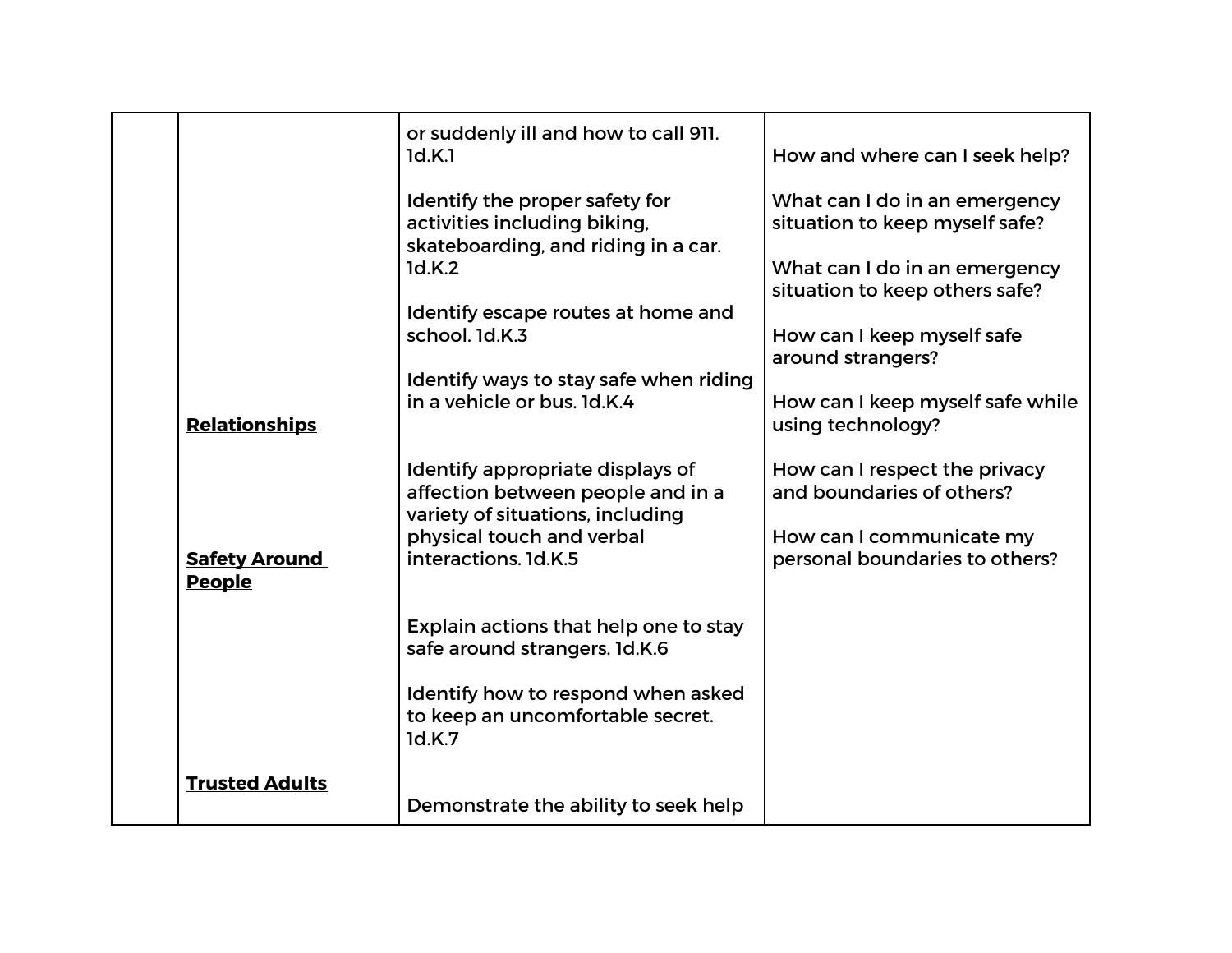|                                                  | from trusted adults, 1d.K.8                                                                                   |                                                                                      |
|--------------------------------------------------|---------------------------------------------------------------------------------------------------------------|--------------------------------------------------------------------------------------|
|                                                  | Practice talking to adults about<br>personal safety and feelings. 1d.K.9                                      |                                                                                      |
| <b>Technology Safety</b>                         | Identify personal information and<br>when to share it with other people.<br>1d.K.10                           |                                                                                      |
| <b>Boundaries and</b>                            |                                                                                                               |                                                                                      |
| <b>Consent</b>                                   | Identify age appropriate privacy as<br>well as setting and respecting<br>healthy boundaries. 1d.K.11          |                                                                                      |
| <b>Private Parts</b>                             |                                                                                                               |                                                                                      |
|                                                  | Identify parts of the body that are<br>private on self or others. 1d.K.12                                     |                                                                                      |
| <b>Family Life and</b><br><b>Human Sexuality</b> |                                                                                                               | <b>Family Life and Human</b><br><b>Sexuality Unit Essential</b><br><b>Questions:</b> |
| <b>Healthy</b>                                   | Identify that family is a group of                                                                            | What are different types of                                                          |
| <b>Relationships and</b><br><b>Consent</b>       | people that support each other. Ic.K.I                                                                        | families that exist?                                                                 |
|                                                  | Identify different types of families<br>(e.g., singleparent, same-gender,<br>intergenerational, cohabitating, | What are some positive things<br>about my family?                                    |
|                                                  | adoptive, foster, etc.). Ic.K.2                                                                               | How can I help others?                                                               |